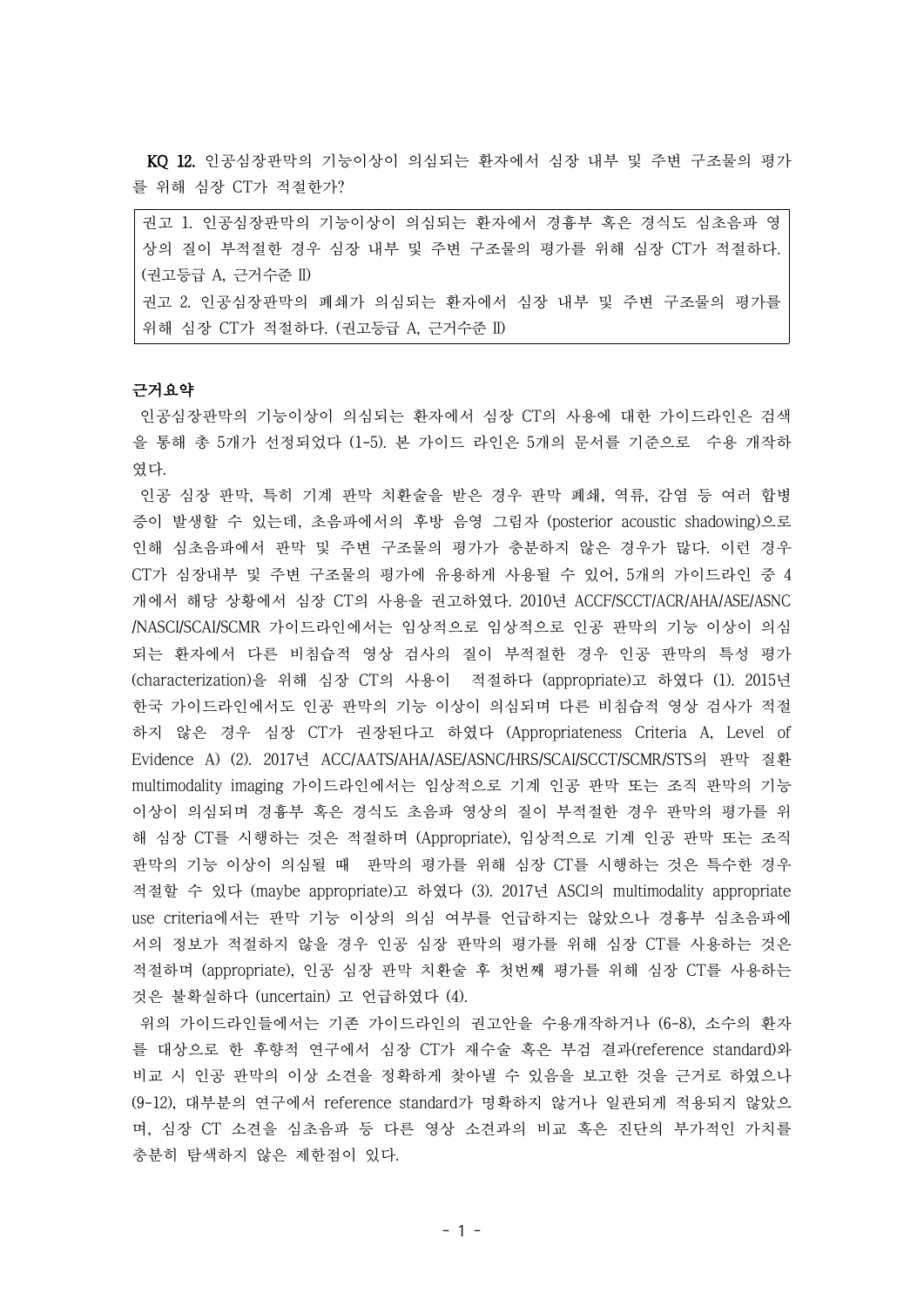위의 4개의 가이드라인들에서는 심초음파 등 다른 비침습적 영상 검사에서 정보가 불충분 할 때에 국한하여 심장 CT의 사용을 권고한 것에 반해, 2017년 AHA/ACC의 판막질환 가이 드라인에서는 기계 인공 판막의 혈전(thrombus)이 의심되는 환자에서 판막의 기능 및 움직 임, 혈전의 유무 및 범위 평가를 위하여 심장 CT를 포함한 multimodality imaging이 즉시 시 행되어야 한다 (indicated)고 Class of recommendation I, level of evidence B-NR로 언급하

여, 다른 영상 검사의 적절한 정보 여부와 관계없이 심장 CT의 시행을 권고하고 있다 (5). 기계 인공 판막의 폐쇄는 혈전, 판누스 (pannus, 섬유성 조직 증식), 우종 (vegetation, 세균 덩어리) 등에 의해 발생하며 특히 혈전과 판누스에 의한 폐쇄는 임상 양상이 비슷하기 때문 에 임상적으로 감별이 어려운 경우가 많다. 판막 폐쇄 환자에서 경흉부 심초음파가 판막 및 심실 기능의 평가를 위해 일차 검사로 시행되나 (13) 정보가 불충분한 경우가 많다. 심장 CT는 인공 판막, 특히 대동맥 판막의 움직임 평가 및 혈전의 유무나 정량화 평가를 유용하 며 (9,14,15), 2017년 AHA/ACC 가이드라인은 좀 더 근거 인공 판막 폐쇄 원인의 감별을 위 해 CT를 포함한 multimodality imaging이 도움이 된다고 하였다. 경식도 심초음파에서 인공 판막 기능 이상이 의심되는 환자를 대상으로 한 전향적 관찰 연구에서, 심장 CT는 혈전 혹 은 판누스를 진단하는 데 있어서 민감도 89%, 특이도 50%, 양성예측도 20%, 음성예측도 87%의 진단능을 보였다 (14). 또한 기계 인공 대동맥 판막 기능이상으로 재수술 받은 환자 25명을 대상으로 한 후향적 연구에서, 재수술 소견과 비교 시 심장 CT는 판누스의 진단에 있어 경식도 심초음파 (48%)의 민감도보다 유의하게 높은 92%의 민감도를 보였고, 경식도 심초음파에서 기능이상의 원인이 없었거나 불명확한 경우 중 84.6%에서 심장 CT에서 원인 을 진단할 수 있었다 (15).

대부분의 가이드라인에서는 심초음파 검사 영상의 질이 부적절한 경우 심장 CT의 사용을 권고하고 있으나 그 근거 수준이 아주 높지 않음을 감안하였을 때, 2017년 AHA/ACC 가이드 라인의 권고를 수용하여 인공 판막 폐쇄가 의심되는 경우 심초음파 검사 결과에 관계없이 심장 CT를 시행할 수 있다는 권고안을 추가하였다.

## 권고 고려사항

## 1. 이득과 위해 (Benefit and Harm)

인공 판막의 기능 이상, 특히 판막 폐쇄가 의심되는 환자에서 심장 CT의 시행을 통해 판 막 폐쇄의 진단 및 원인 감별을 하게 되면 적절한 치료 방법의 신속한 결정 및 시행을 통해 환자의 예후를 향상시킬 수 있다. 다만 방사선 노출의 위험이 있고 조영제를 반드시 사용해 야 하므로 이를 고려하려 적용하여야 한다.

### 2. 국내 수용성과 적용성 (Acceptability and Applicability)

우리나라는 병원의 CT가 많이 보급되어 있고 특히 대학병원 등의 대형병원에서는 심장 CT를 촬영 할 수 있는 64채널 이상 CT를 대부분 보유하였으므로 심장 CT의 수용성에는 문 제가 없다. 하지만 검사 비용, 보험 적용 문제, 방사선 위해성이나 조영제 부작용 등을 고려 해야 하므로 적용에 어려운 점들도 있다. 수용성과 적용성 평가표는 부록2에 제시되어 있 다.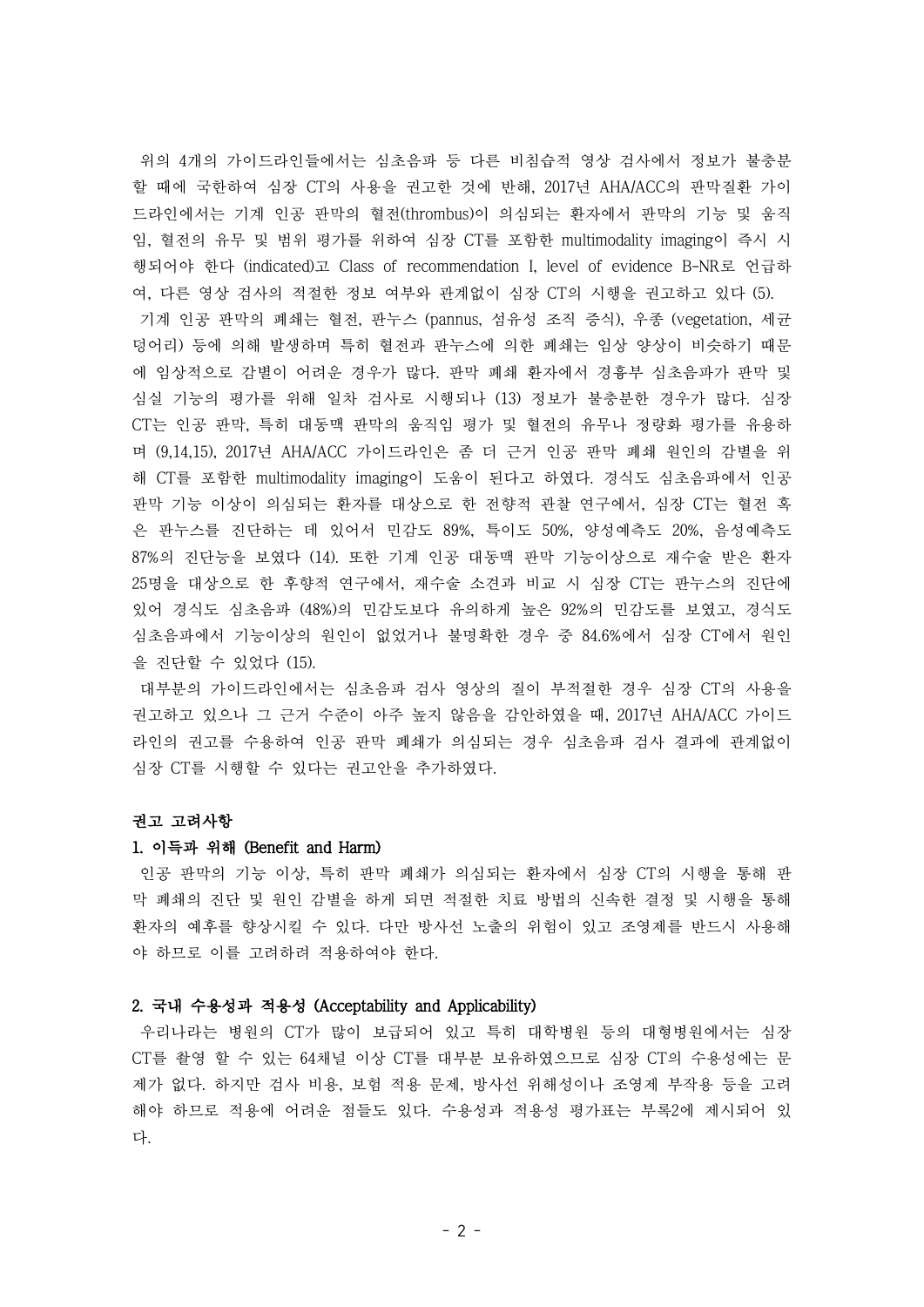# 3. 검사별 방사선량

심장 CT 2 or 3

## 참고문헌

- 1. ACCF/SCCT/ACR/AHA/ASE/ASNC/NASCI/SCAI/SCMR 2010 Appropriate Use Criteria for Cardiac Computed Tomography. A Report of the American College of Cardiology Foundation Appropriate Use Criteria Task Force, the Society of Cardiovascular Computed Tomography, the American College of Radiology, the American Heart Association, the American Society of Echocardiography, the American Society of Nuclear Cardiology, the North American Society for Cardiovascular Imaging, the Society for Cardiovascular Angiography and Interventions, and the Society for Cardiovascular Magnetic Resonance
- 2. Kim YJ, Yong HS, Kim SM, Kim JA, Yang DH, Hong YJ. Korean guidelines for the appropriate use of cardiac CT. Korean J Radiol. 2015;16: 251-285.
- 3. ACC/AATS/AHA/ASE/ASNC/HRS/SCAI/SCCT/SCMR/STS 2017 Appropriate Use Criteria for Multimodality Imaging in Valvular Heart Disease: A Report of the American College of Cardiology Appropriate Use Criteria Task Force, American Association for Thoracic Surgery, American Heart Association, American Society of Echocardiography, American Society of Nuclear Cardiology, Heart Rhythm Society, Society for Cardiovascular Angiography and Interventions, Society of Cardiovascular Computed Tomography, Society for Cardiovascular Magnetic Resonance, and Society of Thoracic Surgeons
- 4. 2017 Multimodality Appropriate Use Criteria for Noninvasive Cardiac Imaging: Expert Consensus of the Asian Society of Cardiovascular Imaging
- 5. 2017 AHA/ACC Focused Update of the 2014 AHA/ACC Guideline for the Management of Patients With Valvular Heart Disease: A Report of the American College of Cardiology/American Heart Association Task Force on Clinical Practice Guidelines
- 6. 2006 ACCF/ACR/SCCT/SCMR/ASNC/NASCI/SCAI/SIR appropriateness criteria for cardiac computed tomography and cardiac magnetic resonance imaging: a report of the American College of Cardiology Foundation Quality Strategic Directions Committee Appropriateness CriteriaWorking Group, American College of Radiology, Society of Cardiovascular Computed Tomography, Society for Cardiovascular Magnetic Resonance, American Society of Nuclear Cardiology, North American Society for Cardiac Imaging, Society for Cardiovascular Angiography and Interventions, and Society of Interventional Radiology.
- 7. 2010 ACCF/SCCT/ACR/AHA/ASE/ASNC/NASCI/SCAI/SCMR appropriate use criteria for cardiac computed tomography: a report of the American College of Cardiology Foundation Appropriate Use Criteria Task Force, the Society of Cardiovascular Computed Tomography, the American College of Radiology, the American Heart Association, the American Society of Echocardiography, the American Society of Nuclear